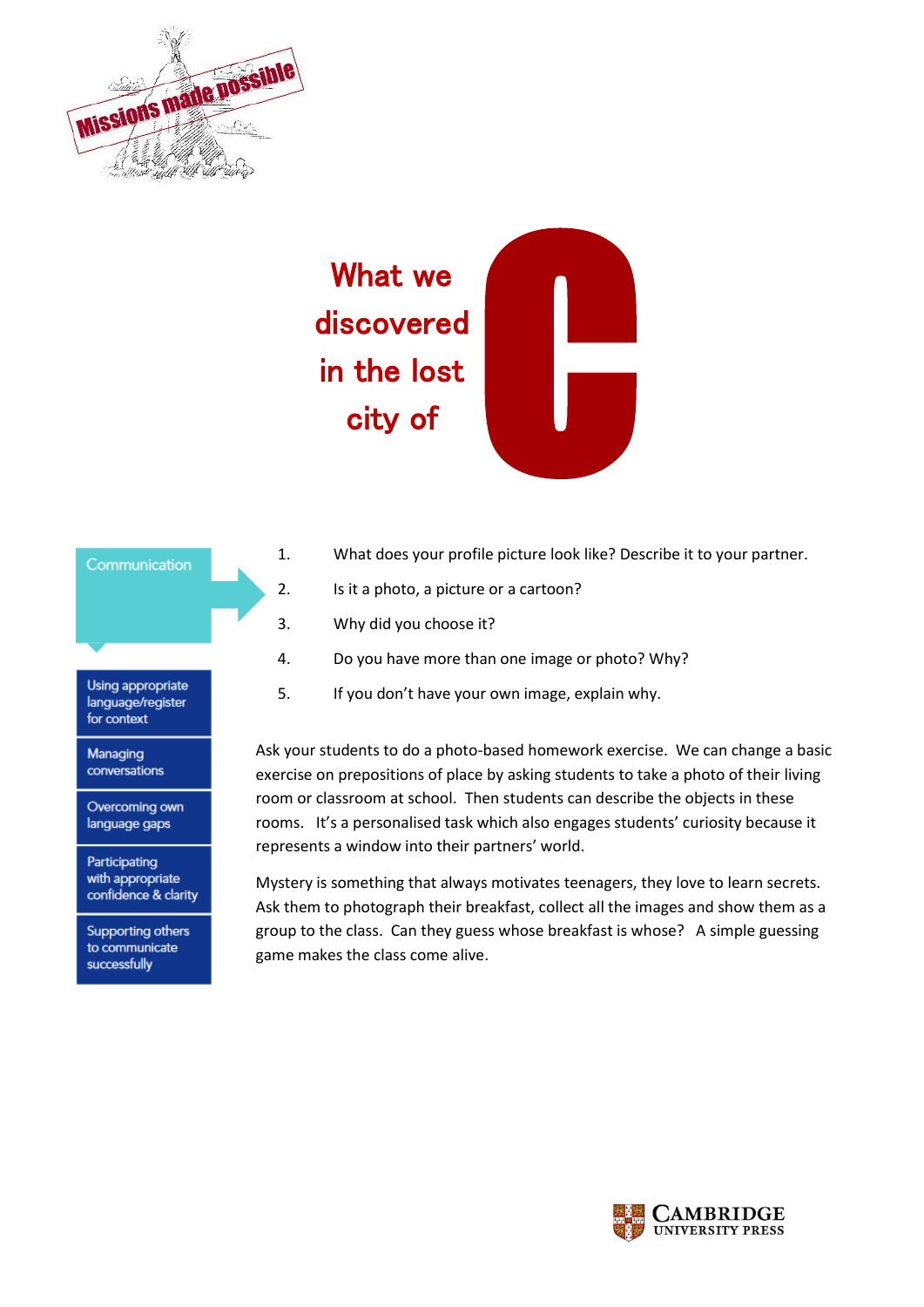

# Collaboration

Taking turns in shared activities

Listening to and respecting others' contributions

Sharing ideas

**Taking personal** responsibility for own contributions to a group task

Managing the sharing of tasks in a project

Evaluating and responding constructively to others' contributions or activities.

**Day-of-the-week group.** Assign each student to a specific partner or group for each day of the week. So if it's a Tuesday, have them get together with their Tuesday group, which is different from the other days. Students can also create each day's defined group.

**Grouped according to interest.** If you're aware of different interests of your students via discussion or a survey, you might want to put them together and have them connect their common interest to the task.

**Rotational system.** Instead of having one partner or group, students can set up in a circle and a portion of each group rotates clockwise while the other portion stays in place.

**Students choose based on random interest.** Have students mix based on something they are personally interested in. You can give them suggestions or categories of interests, and design their task to include that interest.

**Students grouped based on responses.** Give a survey or quiz, and group students according to what they think or how they score.

**Contact list.** Have students create their own contact list of classmates like they might on their phones. Then tell them, "Get with your third contact."

**Use sticks or names from a hat.** Write students' names on popsicle sticks, shake them up in a cup, and pop out the number of names you want in a group. Much like casting lots. Or you can literally pull names from a hat.

**Use a grouping app or website.** Many good apps or websites exist for randomly assigning groups. Try an app like Team Shake or a website like [Group Sort.](http://www.groupsort.com/)

**Use coloured index cards.** Let students choose coloured index cards from a stack, and sort them based on the colours they picked up. You can even write items on the cards that further indicate tasks or topics.

**Use a pack of cards.** Playing cards are effective and versatile. Pass out cards and group students based on having similar or different suits, black or red cards, cards in a specific order, the same numbers, or any other values you assign to the deck.

**Use synonym vocab word cards.** Have sets of synonyms written on different index cards and randomly pass them out. Then have students find the other person in the room who has the word that means the same as their card. Also try antonyms and definitions!

**Puzzle pieces.** Take small puzzles and have students randomly select a piece. Then have them find the other students who have the rest of that puzzle's pieces.

**Blind Draft:** Captains pick teams but do not know which team they will captain.

**Goes Together:** Students are given a list of words that go together, with each student choosing 1 item. For example: peas and carrots, peanut butter and jam, eggs and ham, etc. Students who yell out peas must find the carrots and so on.

**Popsicle Sticks:** Write student names on popsicle sticks. Randomly pull sticks to form groups.

**Scenarios:** Students first pick a partner. Then give them a scenario such as "You and your partner have to cross a river but only one of you can take a boat. Who will swim and who will use the boat?" Group all of the students who chose boat together and all of the students who picked swim together.

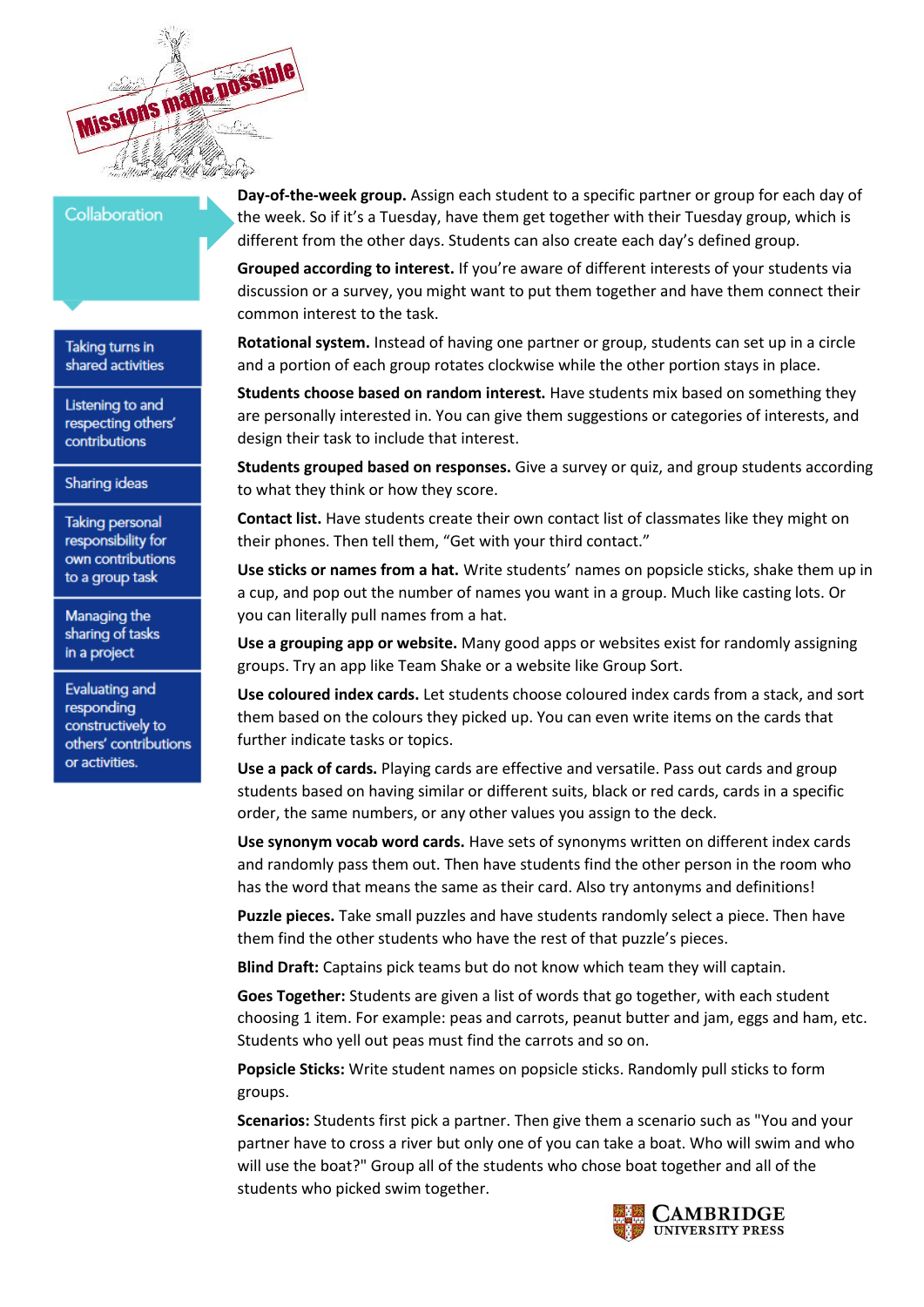

Critical thinking. problem-solvina, decision-making

**Understanding links** between ideas

Evaluating texts, ideas and arguments

Synthesizing ideas and information

Identifying and prioritising problems to be addressed

**Evaluating options** 

Asking effective questions

## **Question wall**

Call on several students to say a word or two that they remember from a text they've read recently. Next, put a large sheet of paper up on the wall. After they have briefly reread the text, invite students to go to the paper and write out a few questions about what they've read. When the paper is covered with questions, get students to write out responses (answers, comments, even more questions) next to the questions on the paper. Finish the activity by selecting a few of their questions and comments and calling on students to respond.

#### **Charting the article**

Write a chart on the board that represents a movie you saw recently. The line should flow from left to right, and the line should go up when the movie got interesting, and down when it became dull. Explain to your students what happened during the movie and why you marked the chart the way you did. Write a few phrases and comments on the board next to the peaks and valleys in the chart. Next, tell students to make a similar chart about an article they read in class. Put students in pairs to explain their charts. Finally, call on a few students to explain their charts to the class.

#### **Summary competition**

Assign students to read or re-read an article in your course book. Next, tell them to put their course books away and write a three sentence summary of the text. Place three chairs in front of the blackboard. When everyone is finished writing, select three students to sit in the chairs. Tell them they are going to be the judges. Next, ask five or six students to come up and read their summaries one by one. The judges must decide who has the best summary and tell the class why. Variation: You can assign different groups to write a one-sentence summary of each paragraph.

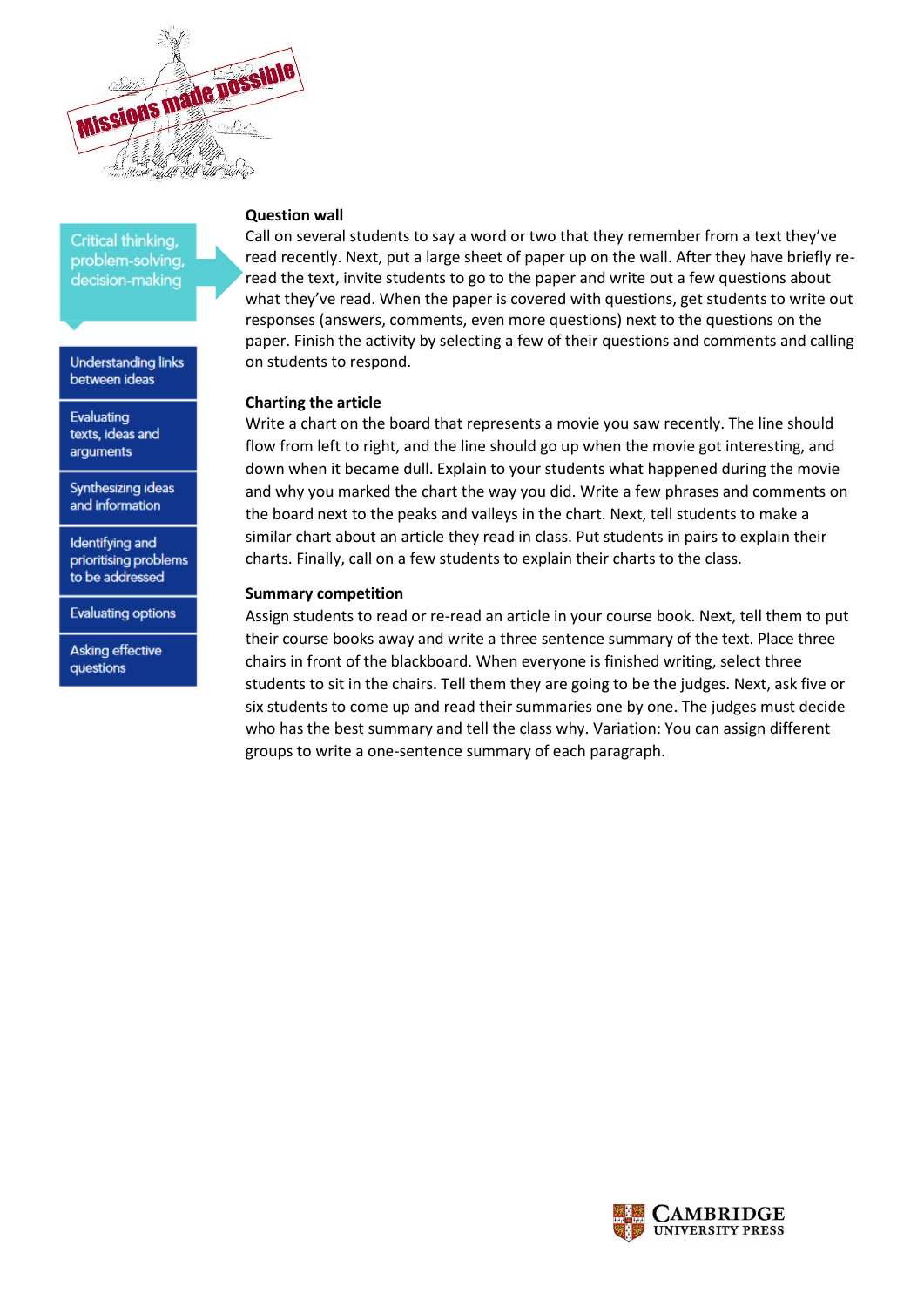

#### **Creativity &** innovation

Participating in creative activities

Creating new content - from own ideas or other resources

Discovering & expressing own personal identity and feelings through creative activities

## **Quick Brainstorming**

These sessions take only a few minutes. Ideal for the start of a class or for a nice change of pace. Students simply create a list of ideas based on a topic. Afterwards, they compare lists in small groups. E.g. 4 words that start with the letter 'C', 4 things you did before class.

## **Brainslipping**

For the idea-generation phase, students write ideas on sticky notes, then put them up on the board for others to read and discuss. Perfect for classes that dislike sitting down for the entire class period.

## **3-12-3 brainstorming**

Students generate ideas for 3 minutes, combine ideas into solutions for 12 minutes, then present a solution for 3 minutes.

## **Brainwalking**

Students write their ideas on large pieces of paper posted on the walls, then walk around to add comments to each others' ideas.

# **Visual brainstorming**

Students draw pictures that suggest a solution to the problem, then discuss in small groups.

## **Rolestorming**

Students work in groups to do role plays that are suggested by the problem statement The teacher can provide role cards for each group, or students can develop the roles themselves, leading to a discussion of various solutions

# **Rawlinson brainstorming**

Each student creates a problem statement. Students take turns reading out their problem statement and the other students write two-word phrases that suggest a solution. Finally, each student uses the two-word phrases to generate solutions.

# **Negative brainstorming**

Students start from a problem statement that is the opposite of the real one e.g. "*How can we make our city more dangerous?*" Students brainstorm answers, then use the answers as a springboard for solutions to the real problem.

# **Didactic brainstorming**

Begin with an abstract question that is closely related to the problem statement. E.g. *What is happiness?* Students discuss the question in groups and list a few answers. Then, the true problem statement is revealed *How can we make our classes more enjoyable?* Students brainstorm a number of answers.

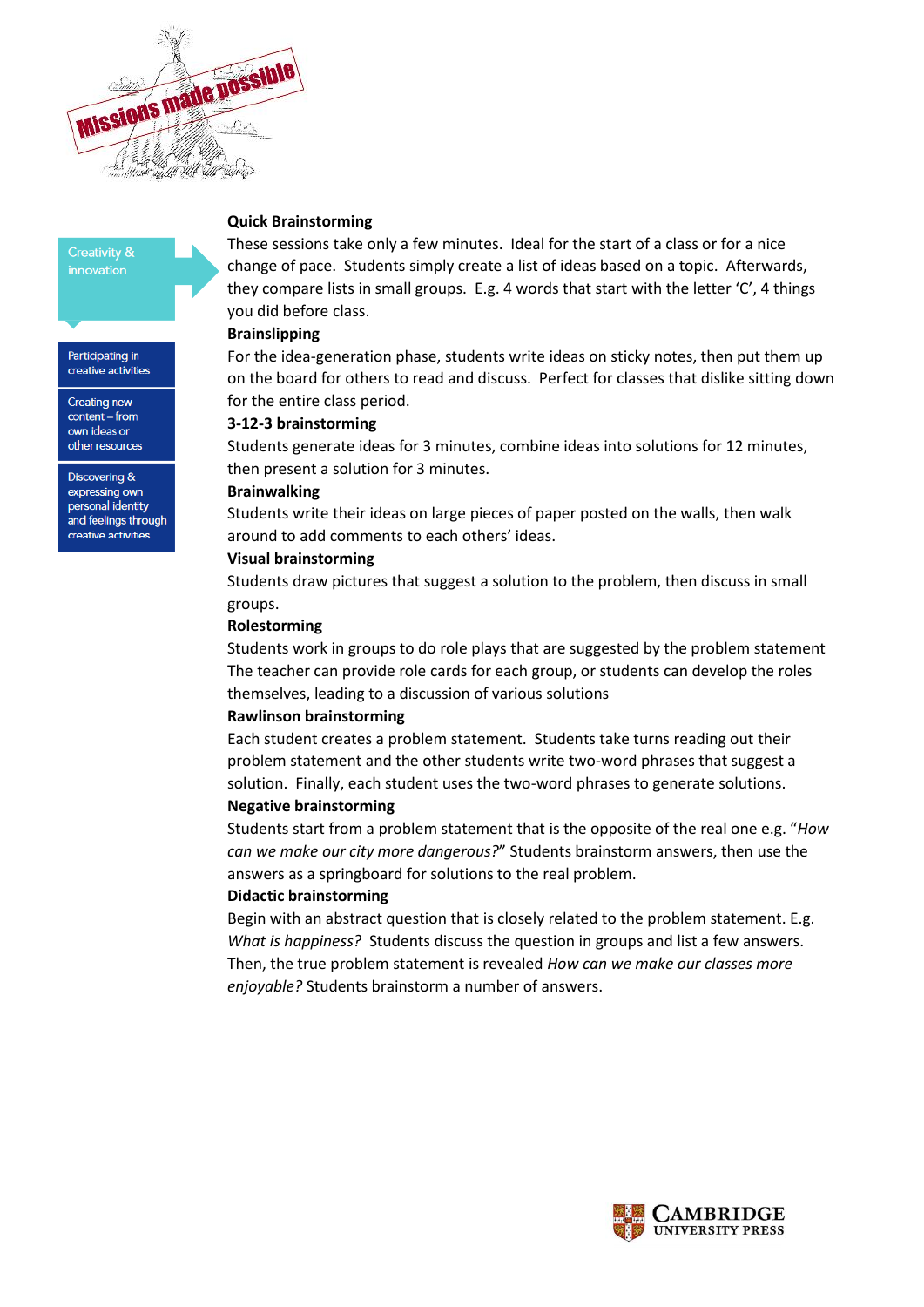

Learning to learn, self-efficacy, study skills

**Practical skills** for participating in learning-

Showing a positive mindset for learning (English)

Reflecting on and evaluating own learning success

Workstations - often used with exam revision for example, so instead of giving everyone the exercise we put vocab on one table, grammar on another table, a reading comprehension text on another, and we ask students in small groups to move around. We can ask them at the beginning at which table they want to work on.

Lesson junction - The teacher gives a junction in the lesson where students decide where they want to go next.



- Using workstation areas groups of students rotate around each station.
- Lesson junction:  $\bullet$

Listen to a song about summer holidays and complete the words.



Read story about what went wrong on my holiday.

Listen to a woman talking about a very strange travel experience.

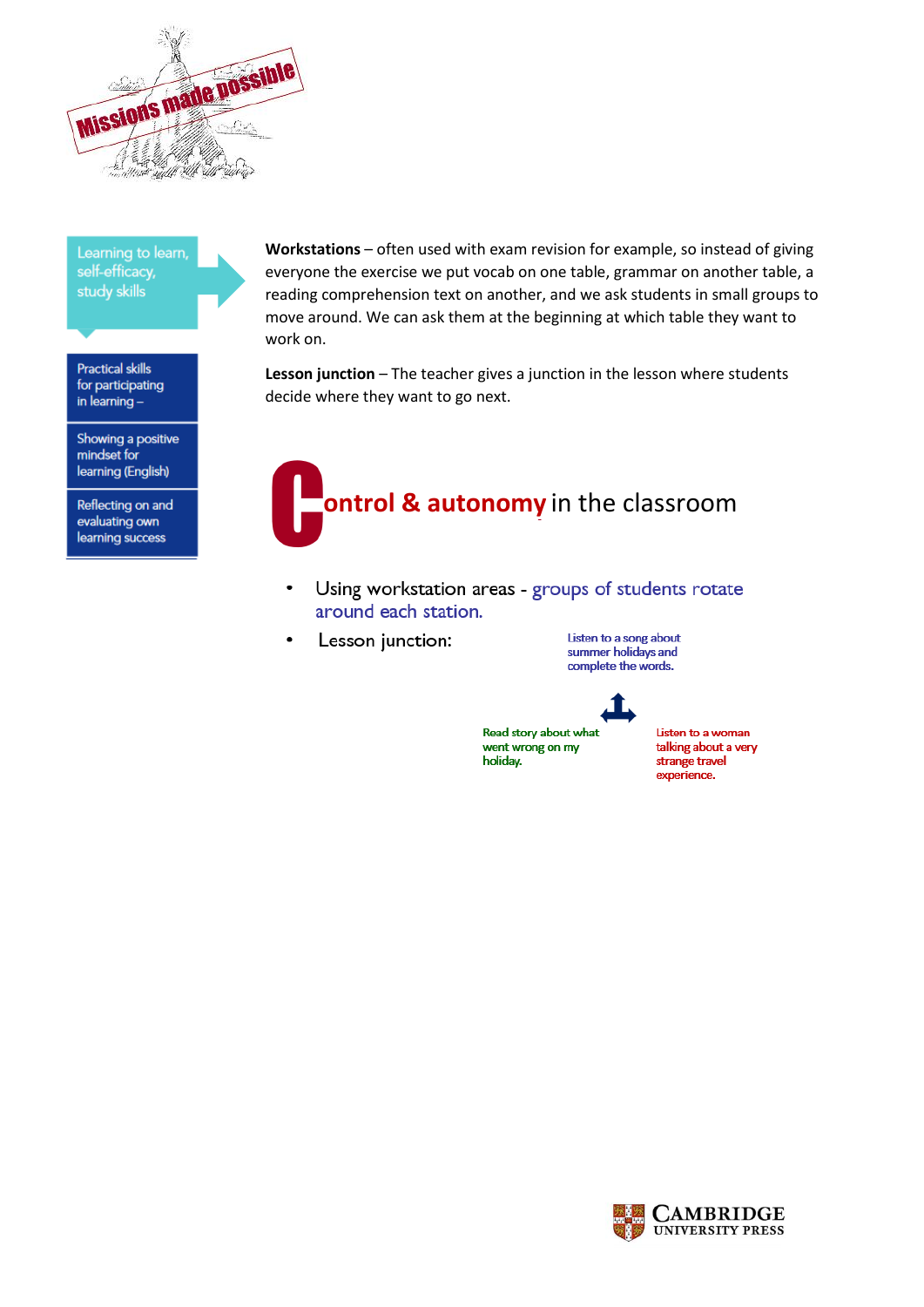



#### 1. Safe spaces

2. Regular self-reflection

3. Mindfulness

## **7 Things Mindful Teachers do**

- 1. Approach everyday things with curiosity and savour them.
- 2. Forgive their mistakes big or small.
- 3. Show gratitude for good moments and grace for bad ones.
- 4. Practice compassion and nurture connections.
- 5. Make peace with imperfection inside and out.
- 6. Embrace vulnerability by trusting others.
- 7. Accept and appreciate that things come and go.

## **References:**

## [www.edutopia.org](http://www.edutopia.org/)

Encouraging creativity in the classroom, Modern English Teacher, 20 (3), July, 2011.

Teaching teenagers beyond the course book, Modern English Teacher, 23 (3), July, 2014.

Preparing 21<sup>st</sup> century Students for a global Society, National Education Association.